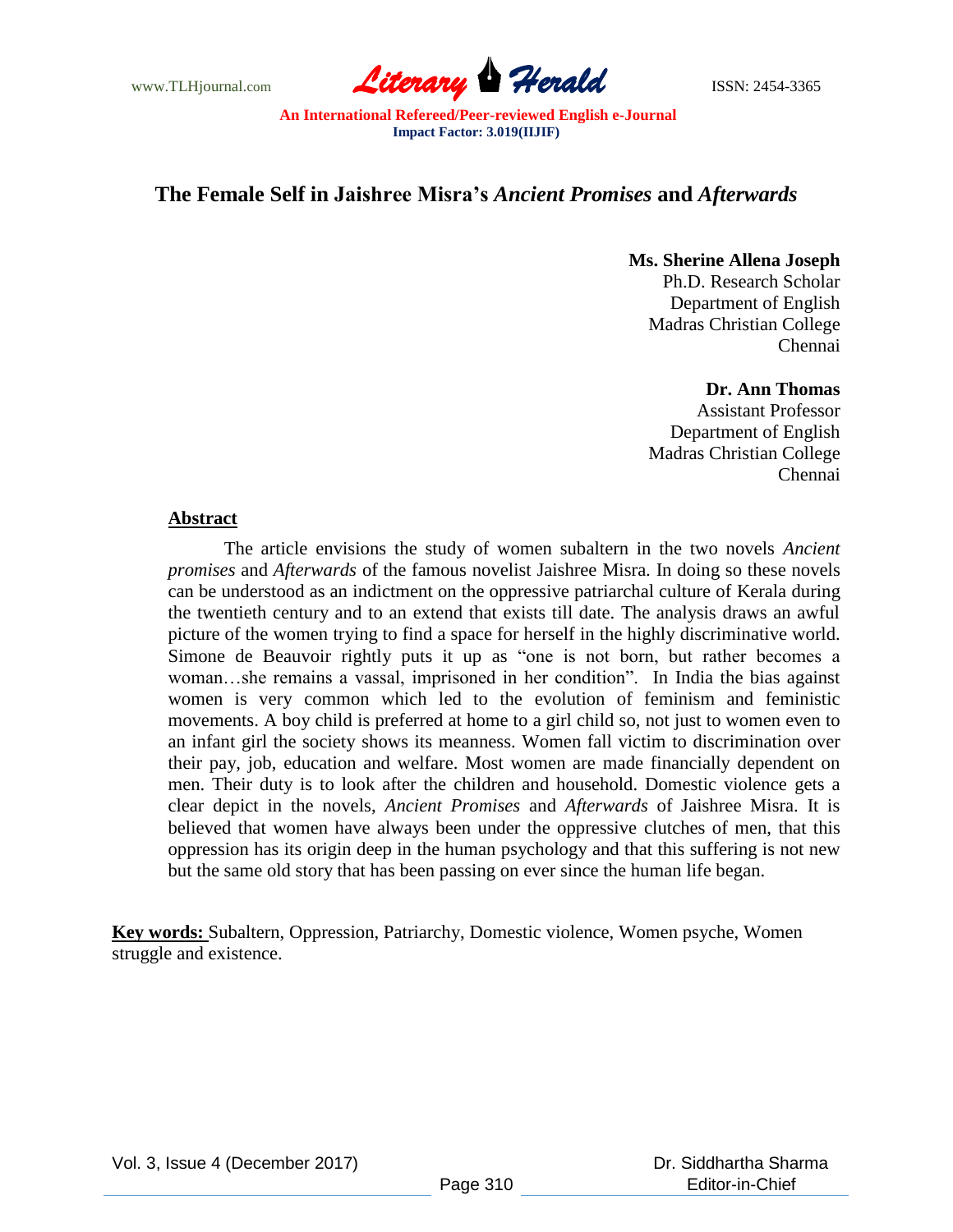

#### **Full paper**

"At no period of life, in no condition of society, should a woman do anything at her mere pleasure. Their fathers, their husbands, their sons are verily called her protectors; but it is such protection! Day and night must women be held by their protectors in a state of absolute dependence. A woman, it is affirmed, is never fit for independence or it be trusted with liberty". (Massie, 153)

In India, like all other countries around the globe, violence against women occurs daily. The patriarchal nature of ancient Indian society has led to very different expectations on the behavior of women than that of men. A man is often judged by the way he administers the world outside his home, whereas the ability of a woman is measured by looking on to her capability of keeping the indoors and obeying her husband. Women are always under the clutches of male oppression. They are their father"s property till they are married and after which they becomes the possessions of their husbands .Prem Choudhary rightly points out "One of the dominant images of woman that has survived through history is that of the chaste woman, it continues to gain popularity especially in popular cultural forms which project this image as quintessentially that of an Indian women and as an intrinsic part of Indian culture" (Choudhary,  $110 - 111$ ).

Tracing back to early literature, the early epic tale of Ramayana reverberate the notions of sex appropriate behaviors by presenting its female characters with attributes that are in sheer contrast to the characteristic of their male counterpart. Lord Rama tells his mother "A woman attains the highest heaven merely by serving her husband… with her only interest the welfare of her husband, a woman should constantly serve him- this has been the dharma of women from ancient times, this is what the Vedas and the smritis say"(qtd in Chaithanya, 180).

In the Indian context family plays a vital role in creating a hierarchical system of the society, as it not only mirrors the order in the state and educates its children but also creates and continuously reinforces that order. Boys are taught to be dominating and aggressive and girls are expected to be caring, loving and submissive. These stereotypes of masculinity and femininity are not only social built-ups but also have been imbibed by both men and women. Man is credited as the bread winner of the family because the earning of money and going for work is mainly his job, whereas the women are supposed to do menial jobs and look after the children and other members of the family. It is because of these gender stereotypes the women are at a disadvantage and are vulnerable to violence and other kinds: discriminations and injustices.

Simone de Beauvoir talks about making women as the other. It is the ovaries and uterus of a woman that imprisons her freedom. Life of a woman is within the clutches of a man. Woman is always made dependent on man. The two sexes have never shared the world in equality. Though there are laws to give equal opportunities to women it is never practiced anywhere. Even in the economic sphere men and women are at a great difference, men holds more opportunities in the office. When man makes women the other, he may then be expecting to assert power over her. Beauvoir's arguments regarding "women as the other" runs parallel to Gayatri Chakravorty Spivak"s categorization of women as a "subaltern". Subaltern is a person or a group of people that have been excluded from the society. Subaltern women is the most suffered ones among the lot, they find their space on the extreme end of the spectrum of the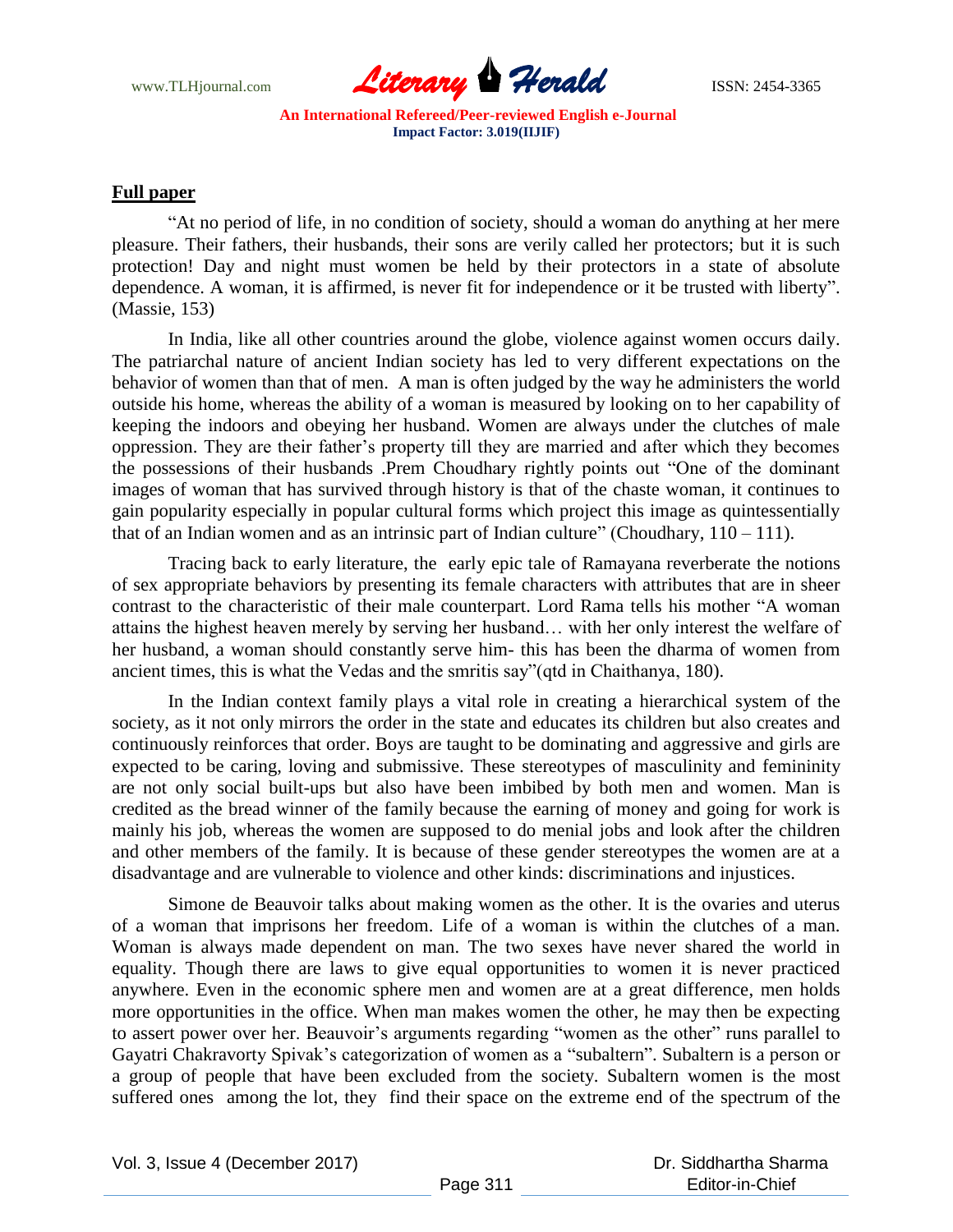

marginalized, to the extent that oppression as a routine is more familiar to them than subaltern men. All their tales of struggle for recognition go largely unheard.

Jaishree Misra sets her novel in the contemporary socio-cultural milieu of Kerala. Misra has an innate ability to intermesh gender and disability. She has succeeded in sketching the life trajectories of the protagonists in her novels *Afterwards* and *Ancient Promises* as a reflection of the prejudices prevalent in our society. The novels provide us a potent analysis of the social life in modern Kerala, a society where woman hood is considered a disability. Androcentric attitude involved in family and marital relationship of modern Kerala gets a clear note in the novel. The novel reflects the psyche of the Indian women of the modern times and their struggles to shackle the tyrannical hand cuffs the patriarchal society exerts on them.

Janu the protagonist of the novel *Ancient Promises* is a girl brought up in Delhi but having strong familial roots in Kerala. She was forced into a marriage by her parents after they got to know that she was in love with a Delhi boy who is of her same age. Janu"s father was totally against the idea of love marriage.

In Kerala, marriage is considered as a sacred institution. For the parents of the bride it is the promised end. Janu"s parents were more entrenched into the traditions and culture of their society. They confined themselves to a traditional bound society. It was unbelievable for them that their daughter is deciding by herself on whom she should marry. Both Janu"s parents left the most important decisions of their life to be taken by their parents. They expected the same from their daughter also. Janu"s parents had preconceived beliefs and values. They were unable to understand Janu"s world.

Maya of *Afterwards* also go through the same situation. Her love affair was unacceptable to her parents, so when her parents receive an alliance for her from a rich business man Maya was forced to quit her education and marry Mr Govind. Maya"s parents believed she will get adjusted to the new life soon but on the contrary Govind's material possessions couldn't fetch her happiness. Govind was so possessive and suspicious in such a way that she was never allowed to go out for shopping, make friends, continue her studies or at least visit her parents ocassionally. The only friend she has is her maid Kathu. Maya was expected to obey her husband. She was made financially dependent on him. For Govind educated Maya was a possession similar to his luxurious car and big house. Maya sarcastically comments "but once he got me, he didn"t know what on earth to do with me!"(56). So she was nicely put in a golden cage. Neither her parents were ready to rescue her from there,"but what they want to see is that I live in a nice house, have a nice car, a husband who gives me everything. They don"t want to see the other side of that" (55). Obviously what mattered them more was to keep the marital status of their daughter intact than Maya"s happiness.

Both Janu and Maya are deprived of their right to education. They had to sacrifice their dreams of educating themselves and to fly as free birds. They were forced to forget their lovers and marry the man their parents choose for them. Though both were promised to continue their education even after marriage, it stays out to be like a line drawn in water.

After marriage Janu"s world was a domineering mother in law, over bearing sisters in law, a reticent father in law and a husband with a weapon of escapism. For Maya"s world

| Vol. 3, Issue 4 (December 2017) |          | Dr. Siddhartha Sharma |
|---------------------------------|----------|-----------------------|
|                                 | Page 312 | Editor-in-Chief       |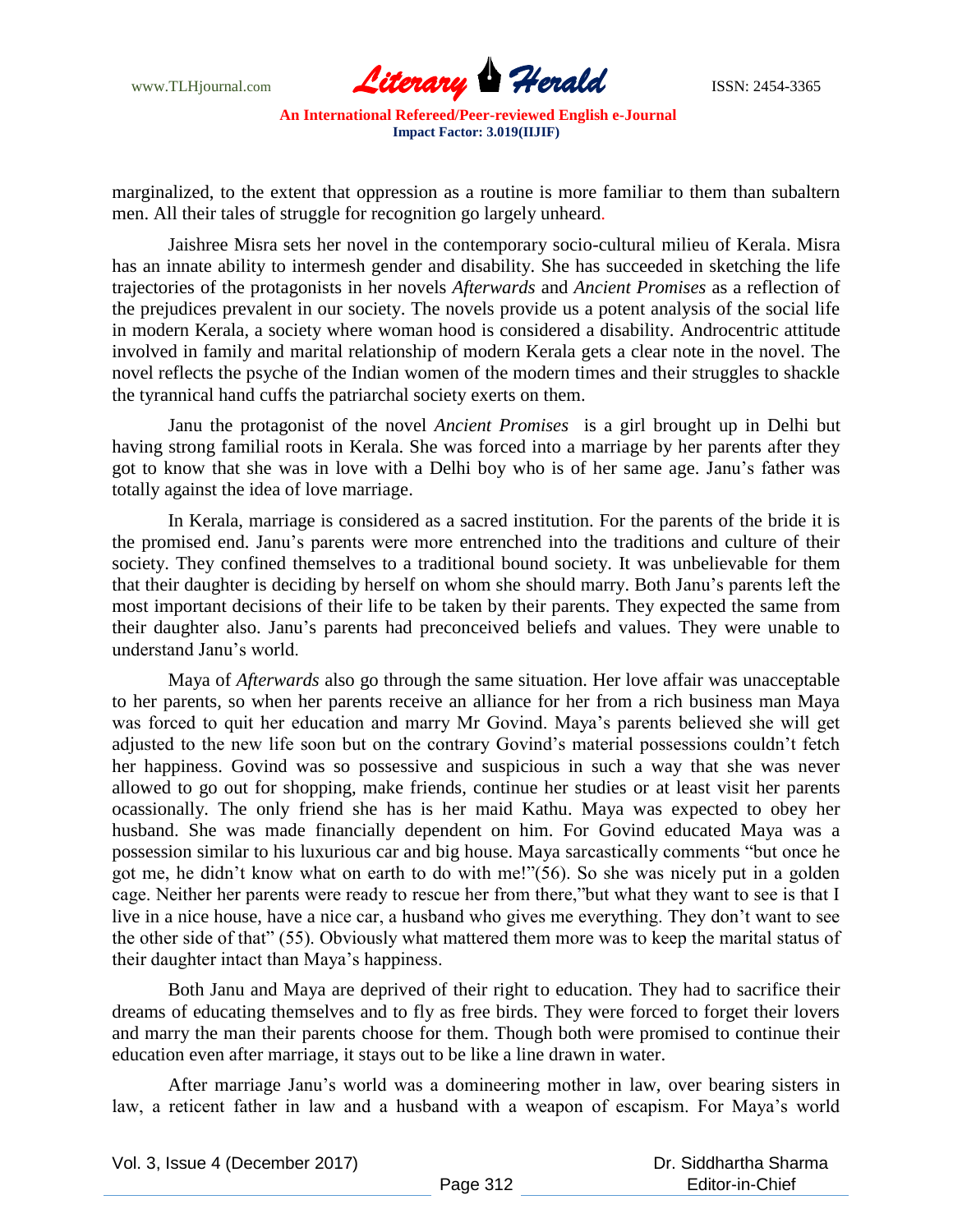

shrinked into an over possessive and suspicious husband. Janu was never accepted in the Maarar family. She was always a fashionable city type outsider not schooled in the Kerala ways. Suresh, Janu"s husband was always occupied in business. Janu thus fought a lonely battle against her in laws veiled mocking that tore her self-esteem. Though sometimes Suresh happened to witness some of those insults poured on Janu, he seemed to stay silent. Janu hops that if a boy child is born to her she would get more acceptance in the Maarar family. But much to her disappointment she gives birth to a girl child that too with a mental disability. She realizes that Riya will never provide her the key to the Maarar family. While Janu struggled to survive her marriage and bringing up a child with disability. She understood that education is the only escape route in her life. She educates herself and finally on one of her trips to Delhi for a scholarship interview to fund her education abroad she comes across her adolescent lover Arjun. She walks into his arms and into adultery without any regrets as if it was the most natural act. Embodied and empowered by Arjun"s love she finally fights the society"s resistance to change. She breaks the handcuffs the society tied on her and walks out as a free woman. Janu returns from London, a world where women have their own right to decide their life as against the women of her own society, for whom the concept of a better life is an alien.

Janu gets the full support of her mother and grandmother to fight against Suresh and his family. Maya's parents are very well aware of her sufferings, yet they stay quiet. For them happiness was to see their daughter still married to a man with a car and a big house and the belief that she is with a husband who provides her with everything. So she comes to the conclusion that Rahul Tiwari, an NRI who came to Kerala to learn Mridangam and stays in Maya"s neighborhood will provide her the key to escape from the suspicious Govind. She builds a friendship with Rahul and at the right point she begs him to take her and Anjali with him to Delhi. Maya"s escape to Delhi and later to London was seen by her family as elopement which brought shame to the family. Her family as well as the society considers Maya"s escape as a severe blow to the dignity of the upper class society. They refuse to answer her calls and conducts her death rites, "Padi adachu pindam vakkal" which means doing the death rites of a living person for bringing shame onto the family's reputation. They are no longer considered as a family member and is never allowed in the house. That gives Maya more shock to realize that her family would never accept her. Maya who was eagerly waiting for their approval gets a fatal shock. The constant support of Rahul helped both Maya and Anjali live a comfortable life but again fate plays its dark game, when after three years of life together Maya dies of a car accident. The woman who searched for real love, went abroad to fetch her dreams finally return to native as ashes.

Life of Maya and Janu exist between conventions and modernity. Janu was brought up in Delhi and Maya in Bangalore. Both parents insist that their daughters should follow the societal conventions as they feared the social strictures. Janu and Maya who were educated and brought up in cities found it difficult to surrender themselves to the domestic confines. Their stay in the home is depicted by Misra as being forced on them rather than a willingness to stay.

Focusing on the two novels, the interlocking themes that emerge are of sufferings and struggles of women for their emancipation and autonomy in patriarchal society and culture. The novels do not fulfill the stereotypical belief on the roles of a woman. The novel asserts that

Vol. 3, Issue 4 (December 2017)

 Dr. Siddhartha Sharma Editor-in-Chief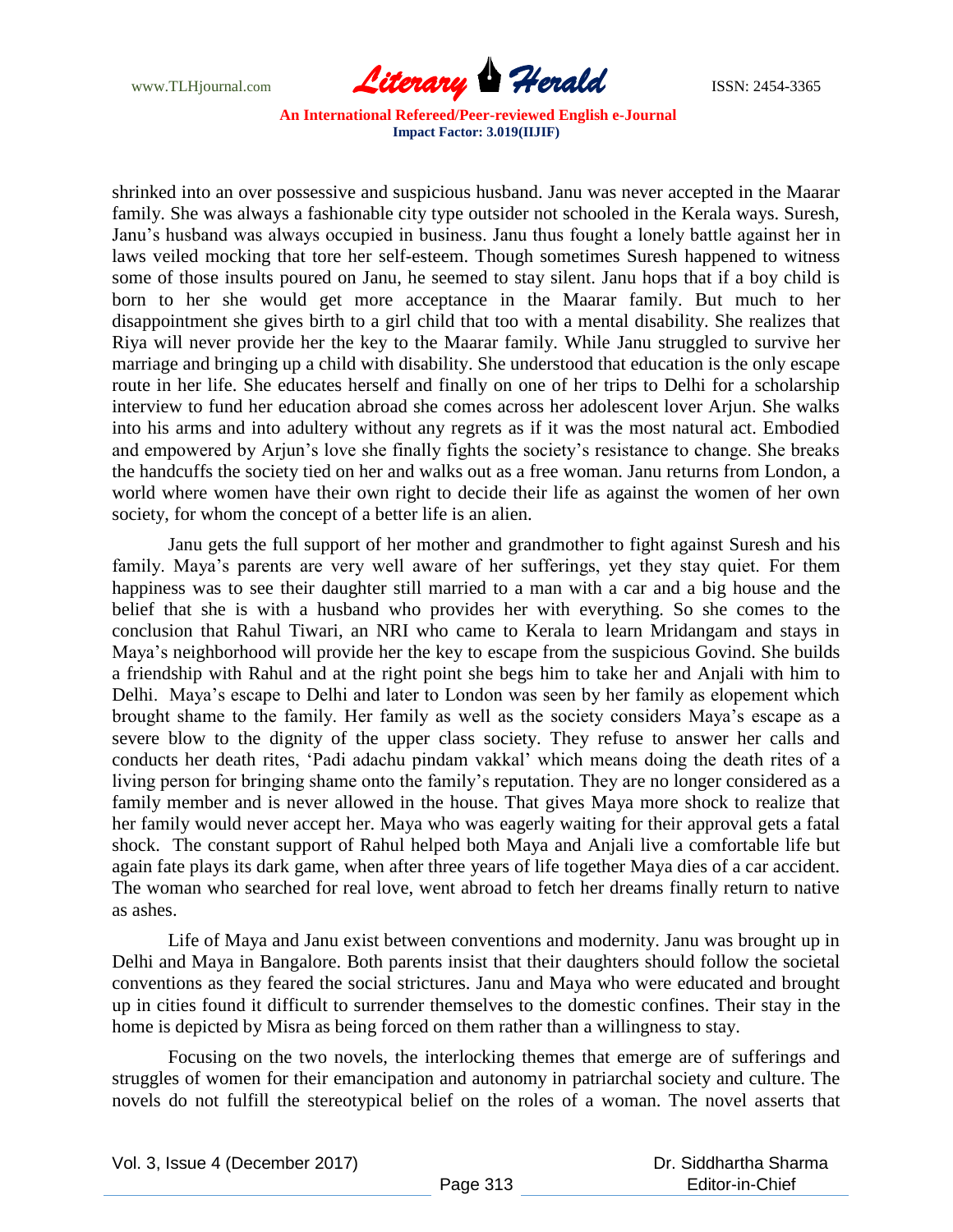www.TLHjournal.com **Literary Perald Herald ISSN: 2454-3365** 

women are not mere sexual objects to satisfy the man"s needs. The protagonists initially represents the continuity of women"s subjection in the patriarchal society and the humiliation and sufferings they undergo because of their confinement in the domestic sphere

Janaki of Ancient Promises represents a new woman who rebel against the patriarchal society by breaking the age old traditions and beliefs whereas Maya"s life represents conflicts that arise when women try to struggle for independence and self-determination. Misra has tried to highlight the struggles of an Indian new woman who breaks the traditional norms and rebels against the general mindset of the patriarchal society. Her protagonists represents the large group of women who revolts not for equality but for the right to be acknowledged at home and social sphere.

By providing the ability to speak Misra subverts the age old stereotypical beliefs of a woman. She questions those who suppress and ignore the female articulations by giving voice to her protagonists, by making their voice heard out loud to the world around her.

## **WORKS CITED**

## **PRIMARY SOURCE**

- 1. Misra, Jaishree. *Ancient Promises: A heartrending story of love and family loyalty.* New Delhi: Penguin Books India, 2000. Print
- 2. Misra, Jaishree. *Afterwards*. Newdelhi, Penguin Books, 2004. Print.

## **SECONDARY SOURCES**

- 1. Cranny-Francis, Anne. *Feminist Fiction: Feminist Uses of Generic Fiction.* Cambridge: Polity Press, 1990. Print.
- 2. Roy, Anuradha. *Patterns of Feminist Consciousness in Indian Women Writers.* New Delhi: Prestige Books, 1999. Print.
- 3. Meera, Bai K. *Women's Voices: The Novels of Indian Women Writers*. New Delhi, Prestige Books, 1996. Print.
- 4. Sood, Rita. *Changing Status and Adjustment of Women.* New Delhi: Manak Publications Pvt Ltd. 1991. Print.
- 5. Massie, J W. *Continental India*. London,Thomas Ward &co. 1819. Print.
- 6. Barry, Peter. *Beginning Theory: An Introduction to Literary and Cultural Theory.* New Delhi: Viva Books Private Limited. 2010. Print.
- 7. Walby, Sylvia, *Patriarchy at Work.* Oxford: Polity Press, 1986. Print
- 8. Chowdhry, Prem. *"Imagined Lovers: Ideology, Practice and Social Hierarchies." Women of India: Colonial and Postcolonial Periods*. Ed. Bharathi Ray. New Delhi: Sage Publishers, 2005. Print.
- 9. Chaithanya, Satya. *"Female Subversion: The Spirit of Lilith in Indian Culture." Indian Literature L.3,* 2006. Print.
- 10. De Beauvoir, Simone. *The Second Sex.* Trans. H.M Parshley. New Delhi: Random House, Vintage Books.1952. Print.